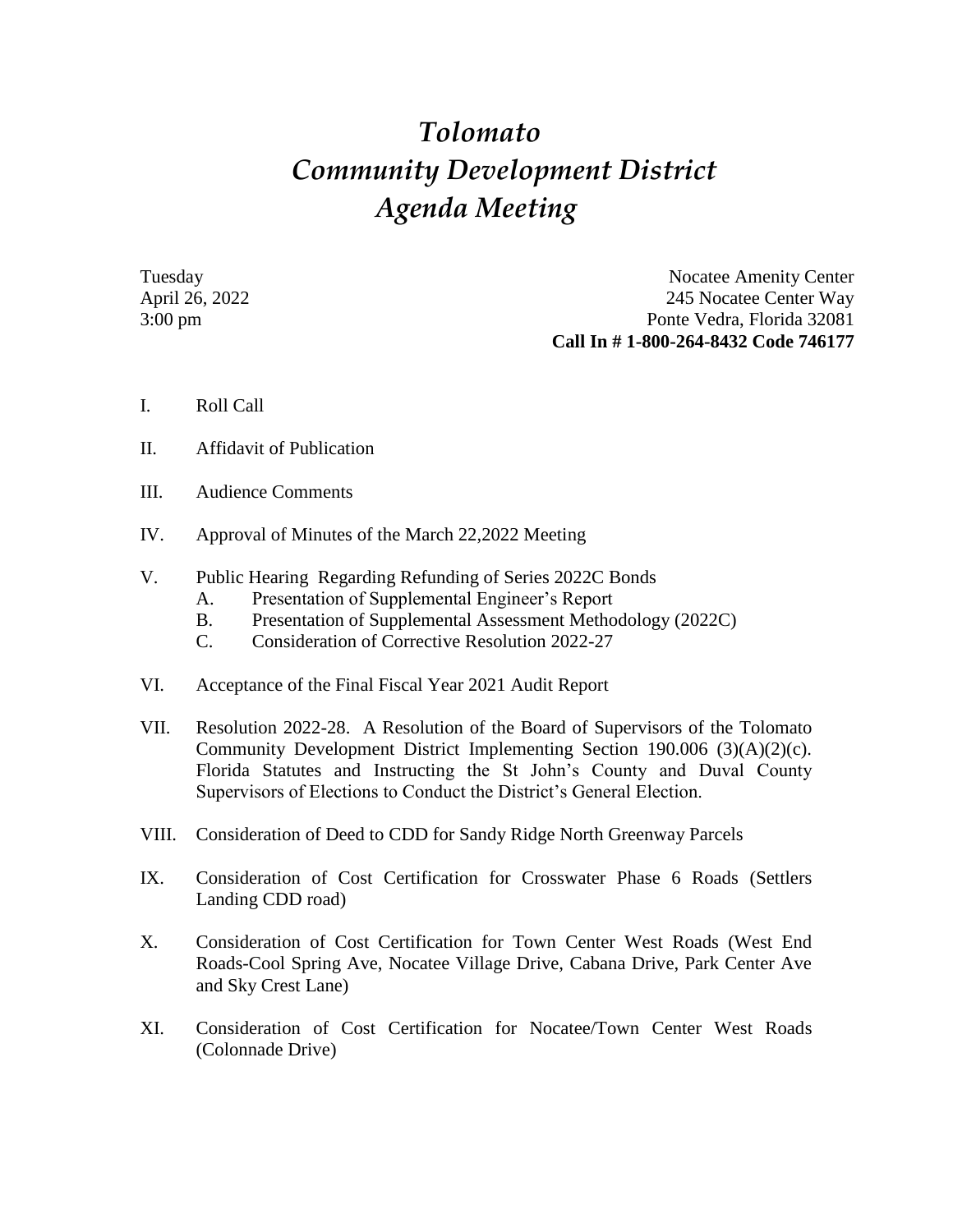- XII. Consideration of Cost Certification for Western Interchange Access Road and Lift Station (Burbank Ave)
- XIII. Consideration of Cost Certification for Crosswater Roads (Crosswater Parkway Extension to Pine Island Road, Pine Island Road Cart Path and Pine Island Road Extension to USI-paving)
- XIV. Consideration of Resolution 2022-29, Ratifying the Sale of Series 2022 Bonds
- XV. Consideration of Amended & Restated Disclosure of Public Financing
- XVI. Staff Reports
	- A. Attorney
	- B. Engineer
		- 1. Construction Update
		- 2. Requisition Summary
	- C. Manager
	- D. Community Manager
		- 1. Discussion of Reserves and Fixed Assets
		- 2. Kitchen Exhaust System Cleaning Service Agreement
		- 3. Report

## XVII. Financial Reports

- A. Balance Sheet as of March 31, 2022 and Statement of Revenues & Expenditures for the Period Ended March 31, 2022
- B. Construction Schedule March 31, 2022
- C. Assessment Receipt Schedule
- D. Check Register
- XVIII. Other Business
- XIX. Supervisor's Requests and Audience Comments